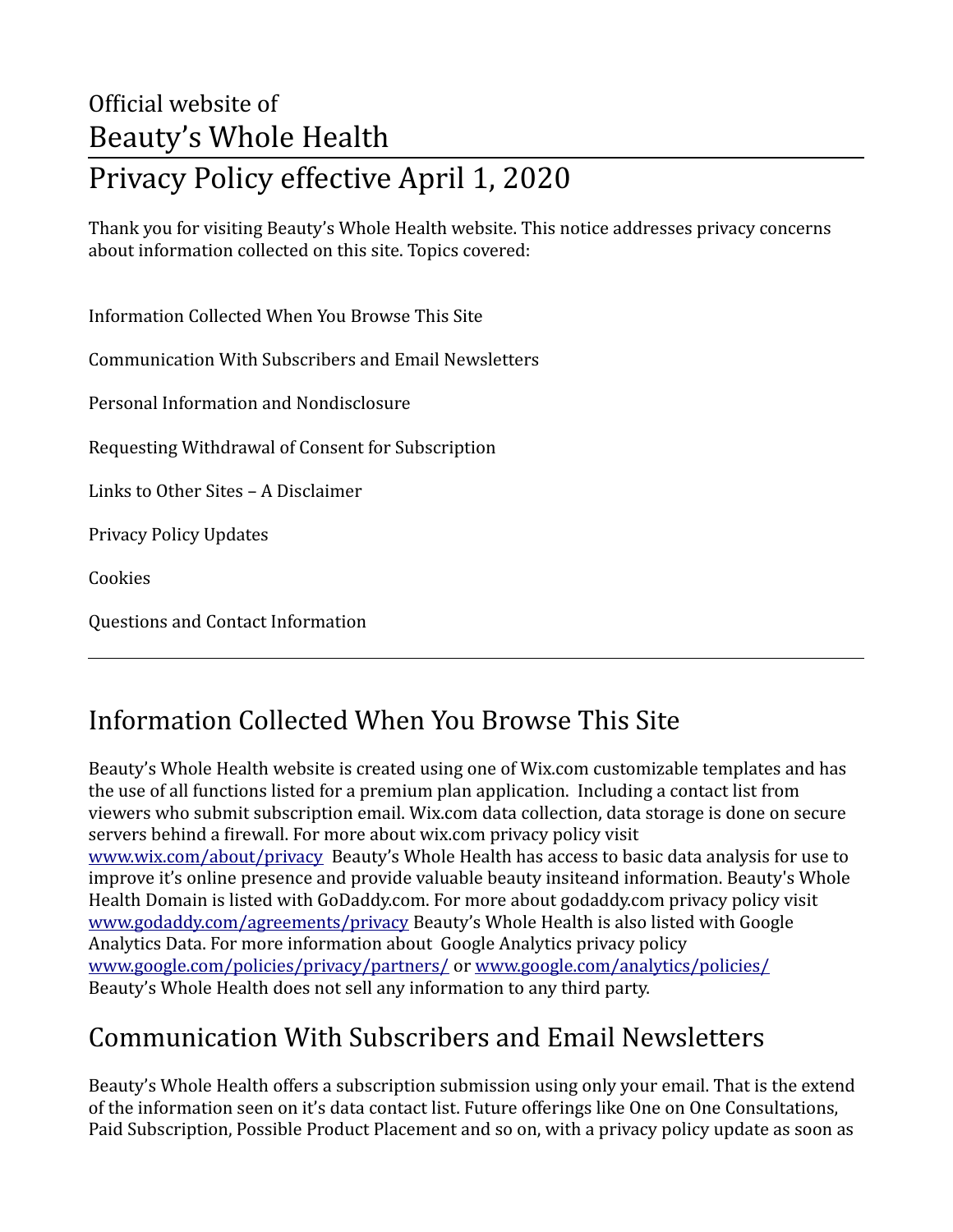it comes available. Those who sign up for subscription and email newsletters will periodically receive an email from Beauty's Whole Health with information about what is new and upcoming. To maintain integrity of our email contact list all spam emails will be removed.

#### Personal Information and Nondisclosure

"Personal information" is information about a natural person that is readily identifiable to that individual, such as an individual's name, address and phone number. A domain name or Internet Protocol (IP) Address is not considered personal information.

## Requesting Withdrawal of Consent for Subscription

At any time the site user who has submitted an email subscription and newsletter can request to withdrawal by emailing info@beautyswholehealth.com

### Links to Other Sites – A Disclaimer

Beauty's Whole Health may endorse products, services, or destinations for general user information and intent to educate and inform its site visitors.

External links listed on this site are independent of this companies privacy policy. BWH can not be held accountable for use or any site users personal experience of those products, services, or destinations on those external links. GoDaddy.com, Google Analytics, and Wix.com links to their privacy policies are listed above. Other links listed on this website are Facebook, Instagram, and Pinterest accounts for Beauty's Whole Health. See those privacy policies for each if you have concerns when viewing on those sites.

Any links listed on the site may be convenient to our viewers and customers. When you use one of these links, you are no longer on this site and this Privacy Notice will not apply. When you link to another website, you are subject to the privacy policy of that site.

When you follow a link to one of these sites neither Beauty's Whole Health, owner operator, nor any employee warrants the accuracy, reliability, or timeliness of any information published by these external sites, nor endorses any content, viewpoint, products, or services linked from these systems, and cannot be held liable for any losses caused by reliance on the accuracy, reliability or timeliness.

## Privacy Policy Updates

Beauty's Whole Health will provide updates to privacy policies as the site information collection changes.